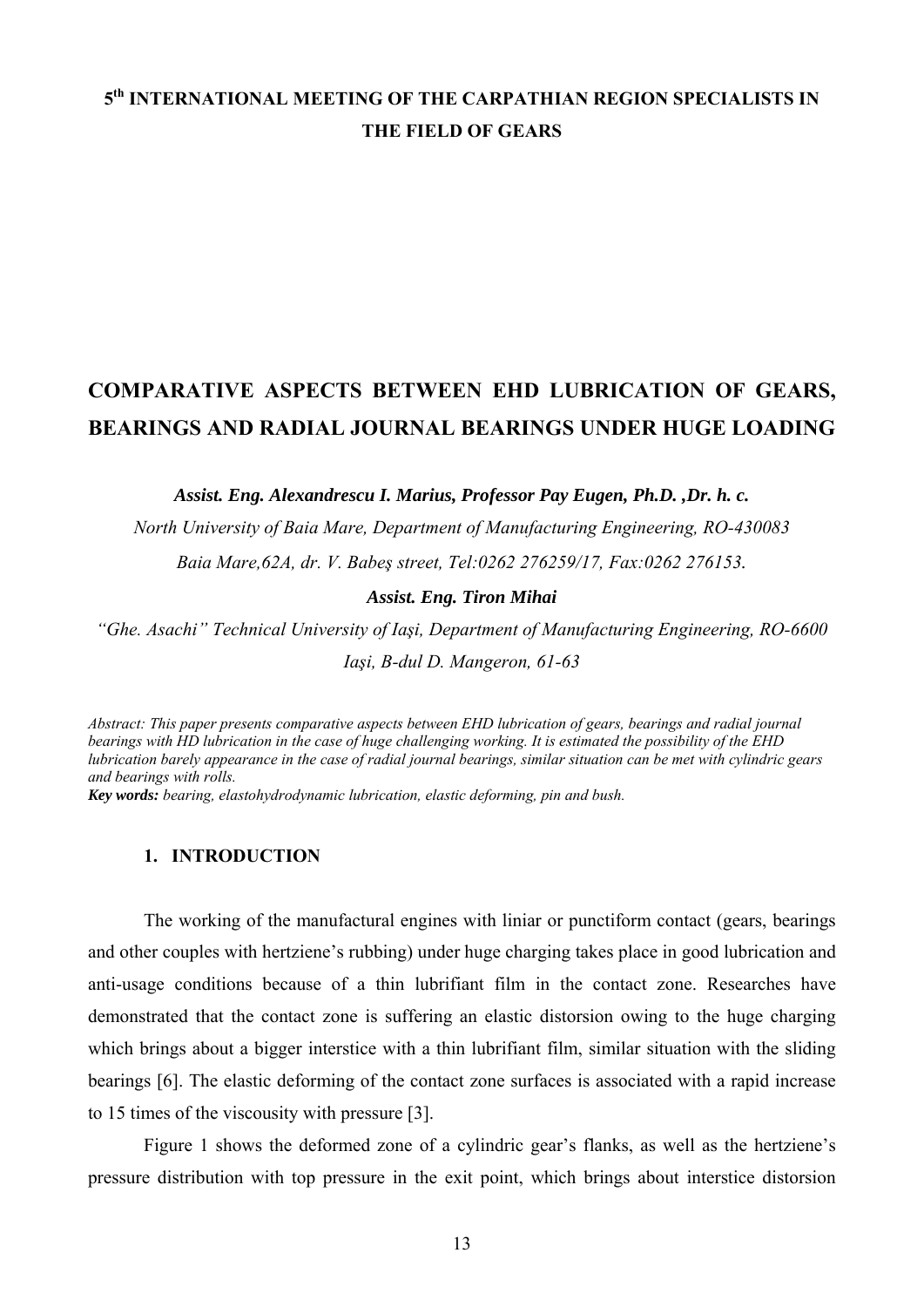forming a threshold where the lubrifiant film thickness is  $h_0=0.8$  h; as the value of the speed is increasing  $(V_3 > V_2 > V_1)$ , the top pressure is moving towards the entrance point [6].



**Fig. 1** The EHD interstice of a gear and the distribution of the proper pressure [6]

The first result regarding the thickness of the lubrifiant film in EHD conditions were obtained by Grubin (1949) and Dowson (1966) and includes 4 adimensional paramethers:  $H_{min}$  for the lubrifiant film,  $W_0$  for the charging, V for the speed and  $G_0$  for materials [7].

Thus, the Dowson-Higginson relation for rolling with sliding that can be applied to gears is [6]:

$$
H_{\min} = 0.96 G_0^{0.6} U^{0.7} W_0^{-0.13}, \qquad (1)
$$

where  $H_{min} = h_{min}/R$ , and R is the curving-ray of the contact in m, (,  $\cdot$ , " is the sign for interior contact):  $1/R = 1/R_1 \pm 1/R_2$ .

In the case of pure rolling, for example the case of bearings, Dowson-Higginson relation is [7]:

$$
H_{\min} = 1.6 G_0^{0.6} U^{0.7} W_0^{-0.13}
$$
 (2)

Dowson şi Higginson [5], consider that, as for huge charging, the hydrodynamic pressure distribution is getting near to Hertz's values, differences are to be noticed only in the entrance and the exit points, elastic displaces in the contact zone being comparable to those owing to hertziene's pressure.

The h<sub>min</sub> lubrifiant conditions is imposed by rugosity, which interferes with specific weight; for rugosities with  $R_a > 1$  µm of both flanks, the lubrifiant conditions become EHD partial [8].

 The viscousity increase because of pressure and the elastic distorsion of the surfaces that compete with each other in the process of keeping lubrifiant in the contact zone, leads to films building thicker than those obtained through HD clasic treatment.

In figure 2 [6], it is showed the subordination of the lubrifiant film thickness depending on the speed in case of bearings with rolls.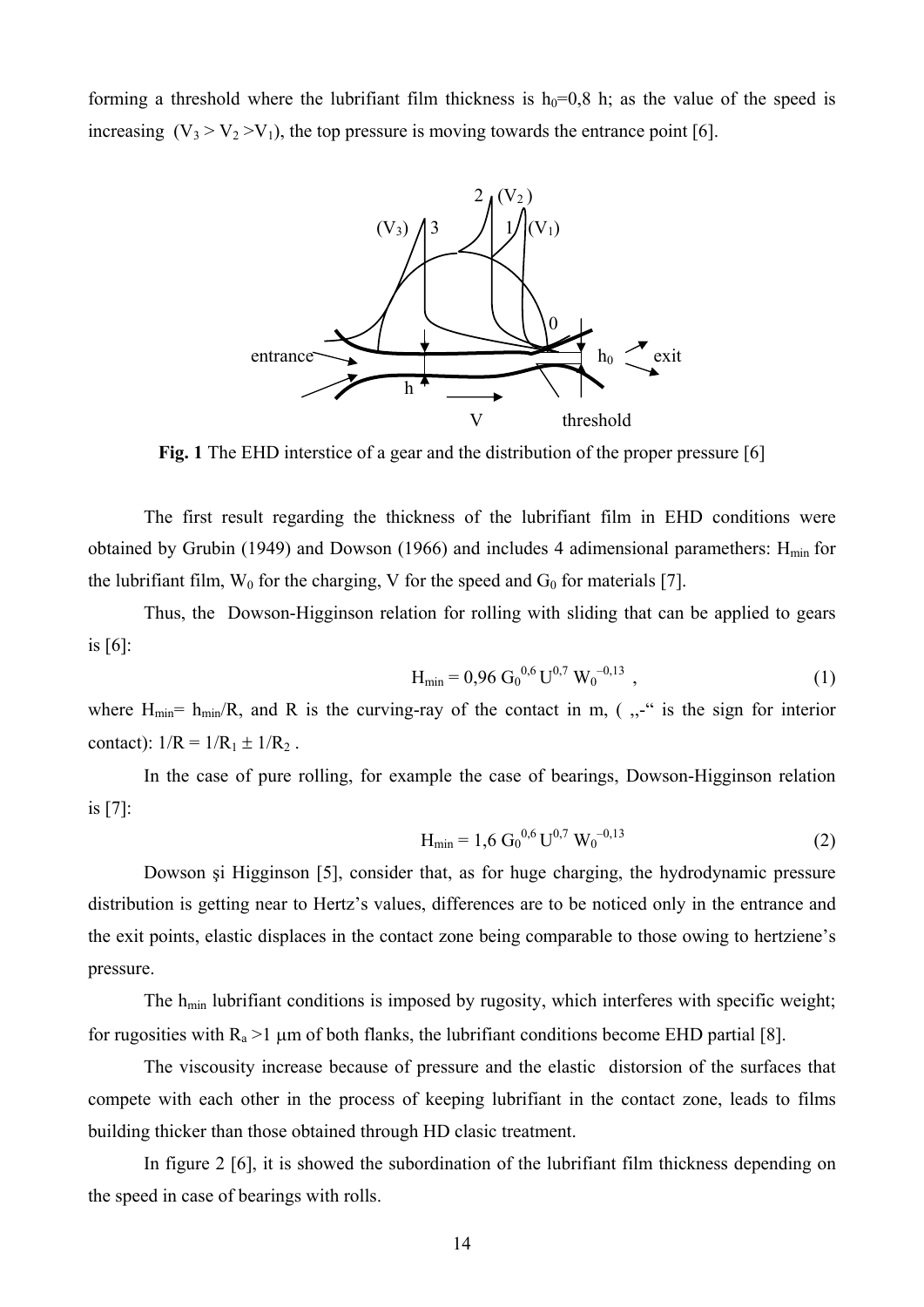

EHD conditions and clasic HD theory [6]

In the case of gears, the lubricating working conditions vary from the entrance point to the exit point, as a result of the changes suffered by the load, of the speed rolling and sliding, of the curvature-ray. Depending on the cinematic and tribological paramethers, the working condition can be HD, "critic" HD, and EHD [9].

Taking into account the lubrifiant adimensional paramethers,  $X_u$ , the elasticity,  $X_e$ , the speed,  $X_v$ , and the load  $X_p$ , with the following expressions [6]:

$$
X_{u} = \frac{\alpha \cdot W}{R_{w_{1}} \cdot y_{\rho}} \sqrt{\frac{W}{\eta_{0} \omega_{1} R_{w_{1}} y_{\nu}}}; \ X_{e} = \frac{W}{R_{w_{1}} \cdot \sqrt{E \cdot \eta_{0} \cdot \omega_{1} \cdot y_{\rho} \cdot y_{\nu}}};
$$

$$
X_{v} = \alpha \cdot \left(E^{3} \frac{\eta_{0} \omega_{1} y_{\nu}}{y_{\rho}}\right)^{1/4} X_{p} = \alpha \cdot \left(\frac{W \cdot E}{2\pi \cdot R_{w_{1}} y_{\rho}}\right)^{1/2}, \tag{3}
$$

where  $\alpha$  is the variation paramether of the viscousity with the pressure, W is the normal load on the tooth length corresponding to the curent point,  $y_{\rho}$  and  $y_{v}$  are the curvature-ray functions and in the same time the total speed value, the following lubricated working conditions are to be met [6]:

- for  $X_p < 1$  și  $X_v < 1,8$  regim HD;
- for  $X_u > 1,5$  și  $X_e > 0,8$  regim HD ,, critic";
- for  $X_u > 1,5$ ;  $X_e > 0,6$ ;  $1,8 < X_v < 100$ ;  $1 < X_p < 100$  regim EHD.

With mineral oils lubricated bearings the working conditions is partial or total EHD. It is provided the catalogue dynamic capacity, according to EHD theory, if the film paramether  $X_h$  has values from 1,5 to 4.

The most favourable film paramether is showed in figure 4 [6] and it was experimentaly measured by researchers from I. P. Iaşi.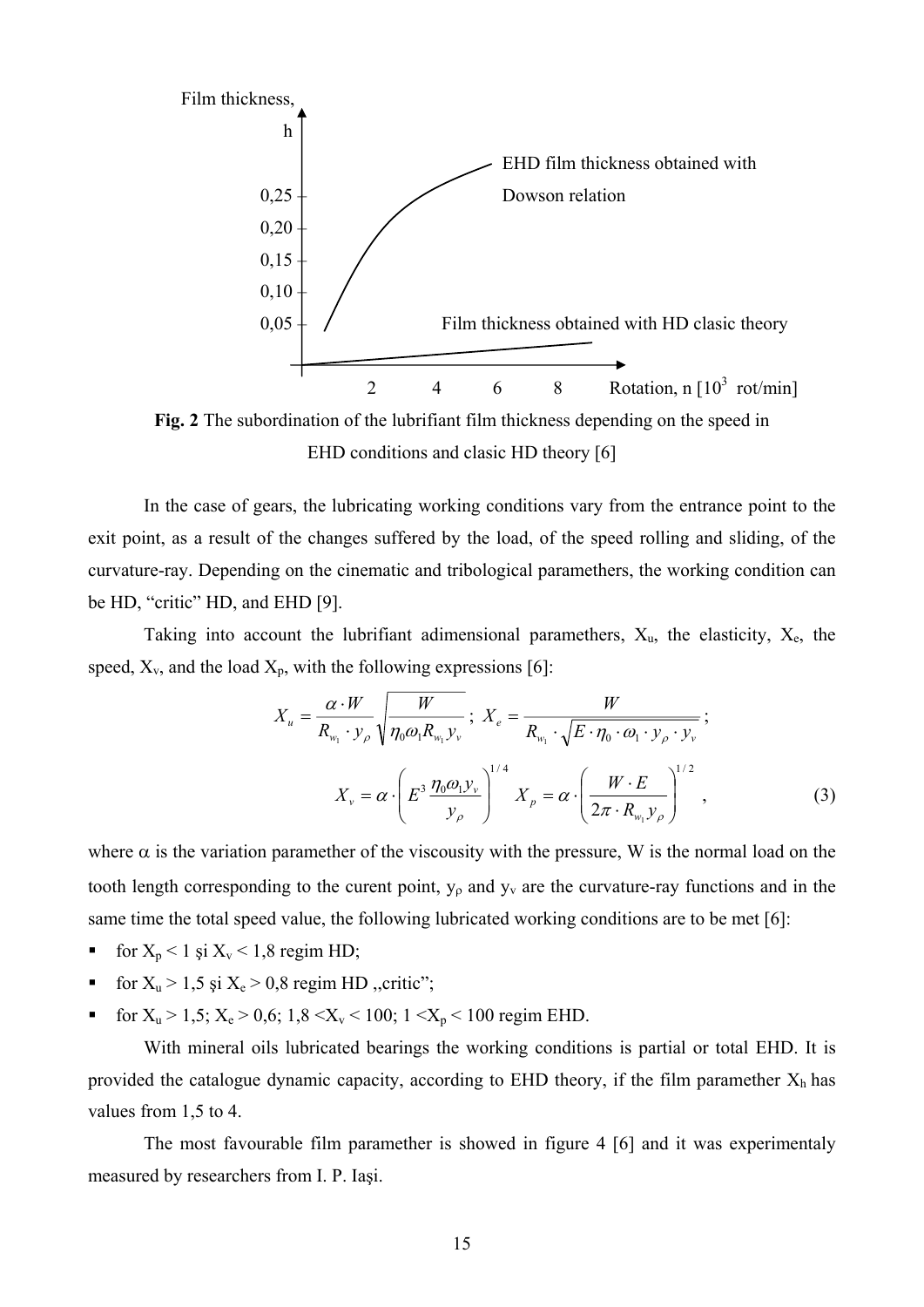

**Fig. 3** The most favourable EHD film paramether variation with the diameter-revolution product of a bearing [6]

Taking into account the case of sliding contact met at radial bearings under huge loading, similar with the the case of cylindric gears contact where there are 2 possibilities: one, HD lubrication in the case of flanks with less rugosity, huge peripheric speed and moderate loading conditions and two, EHD lubrication frequently met with mechanically remade cylindric gears, the lubricating working conditions can be estimated depending on the film paramether  $X_h = h_{min}/R_a$ , where  $R_a = (R_{a1}^2 + R_{a2}^2)^{1/2}$  is the couple's surfaces rugosity after polishing (Fig. 4) [3].



Thus, depending on the determined minimum thickness,  $h_{min}$ , taking into account the bush and pin's surfaces rugosity, the working condition can be measured, with the help of  $X_h$  paramether. According to figure 3, for  $X_h$  < 0,8 the lubricating working condition is limited or dried – zone A; for  $X_h = 0,8...1,5$  the lubricating working condition is mixed or limited – zone B; for  $X_h = 1,5...3$ , the lubricating working condition is EHD partial – zone C, and for  $X_h > 3$ , the lubricating working condition is EHD total – zone D.

În the case of sliding the medium height of the roughness can be reckoned for the spindle  $R_1$  max  $\approx$  5 μm; as for the bronze bushing  $R_2$  max  $\approx$  5 μm is to be considered [4]. So, in the case of fluid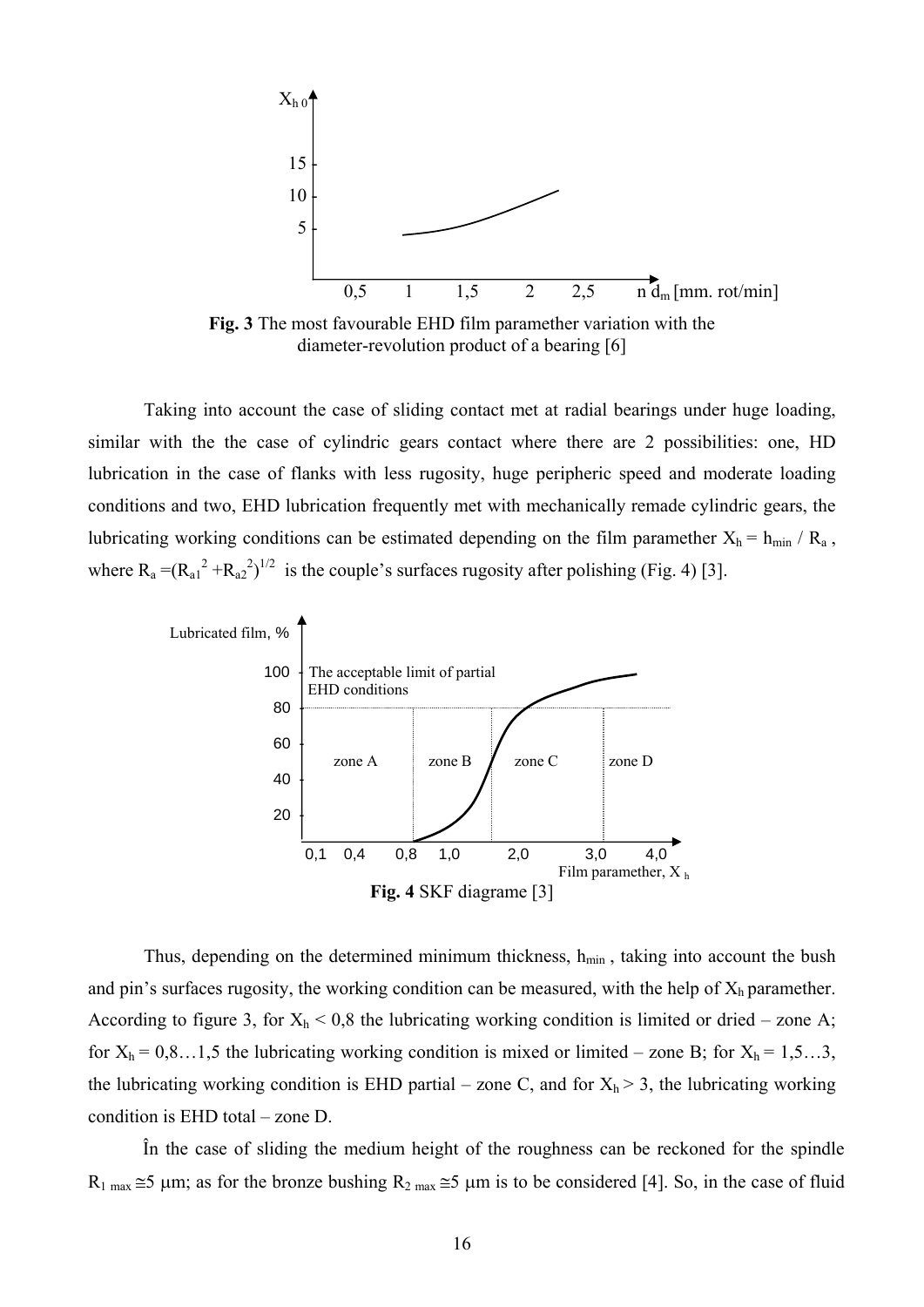rubbing functioning conditions, the minimum lubrifiant thickness has to be bigger than an allowable value,  $h_{\text{min,a}} \ge 10$  μm. At macroscopic level, huge loadings make elastic distorsions. The film's thickness dependency of the contact maximum pressure is presented in figure 5 [3]:



**Fig.5** Film thickness dependence, taking into consideration the contact maximum pressure [3]

The lubricating changes are to be noticed in figure 2: hidrodynamic, until maximum pressure of about 14 MPa (zone I), elastohidrodynamic, until pressure of about 2100 MPa and  $h_{min}$  < 0,5 $\mu$ m (zone II), and onctuos-limited (zone III).

It is admitted that, in the case of huge loading forcess, at limited level, the pressure developing in the lubrifiant film may reach the second domain - EHD - figure 5, so as it is taken into account that in the case of sliding contact as well, which is to be met with radial journal bearings under huge loading, may appear elastic distorsions of the two bodies in contact with the lubrifiant [1].

Figure 6 [5] shows an example of a journal bearing with elastic contact:



**Fig. 6** Example of a journal bearing with elastic contact [5]

The lubrifiant film's minimum thickness is determined by the following relation [2]:

$$
h(R,\theta) = h_0 + v(R,\theta) + \delta(\theta).
$$
 (4)